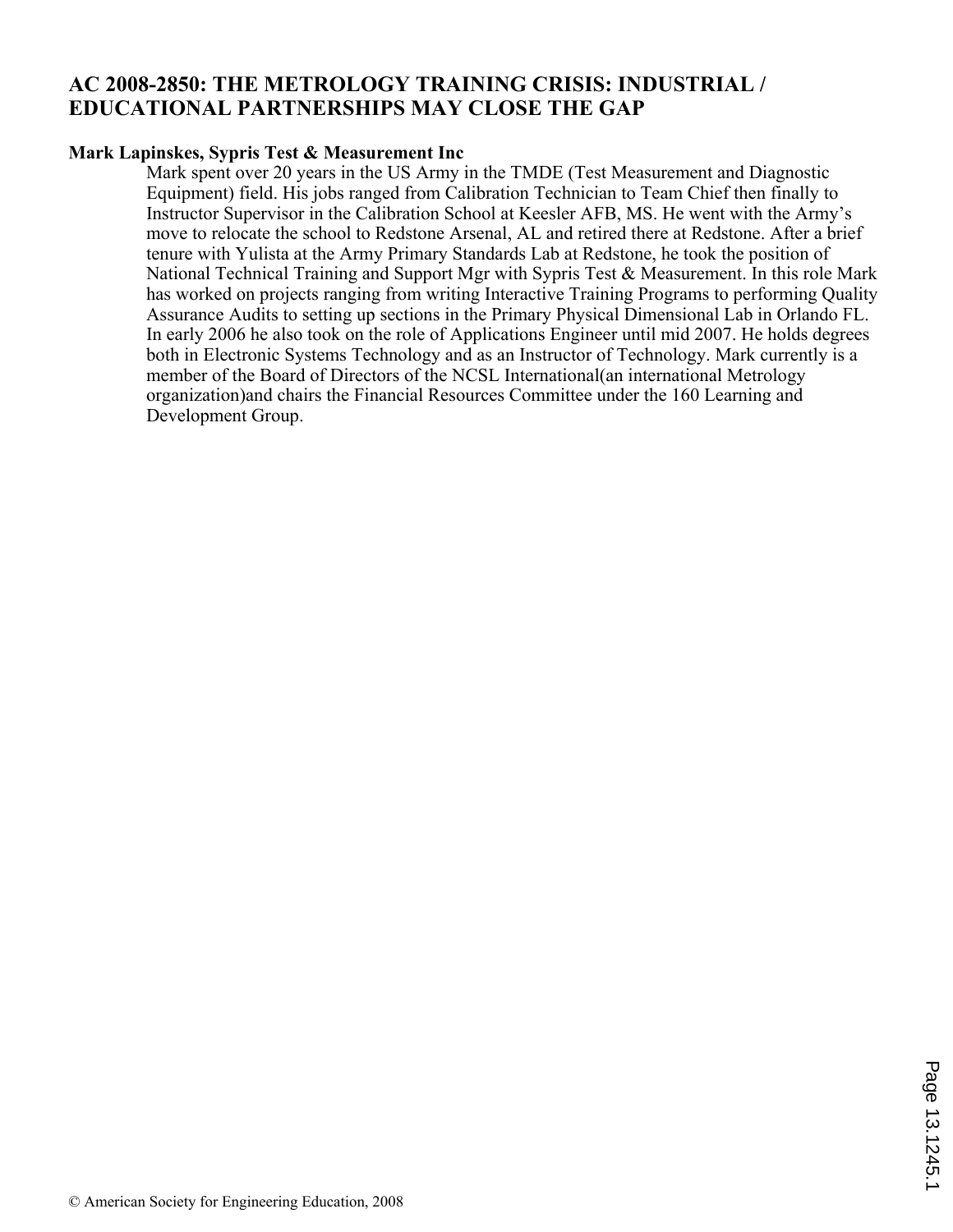# **THE METROLOGY TRAINING CRISIS: INDUSTRIAL / EDUCATIONAL PARTNERSHIPS MAY CLOSE THE GAP**

#### Abstract

Traditionally, metrology education from the entry level through the technician level was provided through the military. Technical training as well as on the job training for a 4 to 6 year commitment, provided the technical community with a pool of mid-level, broad-scoped, and high-level specialized applicants. As the military outsourced the metrology jobs to the civilian sector, the need to continue training programs began to diminish and the pool slowly dried up. The supply of qualified technicians was unable to keep up with the demand. An ever-growing need for these skills across a broad scope of industries only worsened the situation. This paper explains the decline in military Metrology training, the attempt to integrate the needed training into colleges and Universities, and Sypris Test & Measurement Inc.'s (ST&M) partnership efforts with Central Georgia Technical College and University of Central Florida to meet its Industrial Metrology needs.

#### Introduction

"Metrology" is the Science of Measurement. It is a small field that is obscure from mainstream Science and Engineering but shares the same principles and theories taught at any institution of higher learning. The function of this small group touches almost every action we do and every transaction we make in our day to day existence. Two such examples of this that are easily related to are grocery shopping and the purchase of gasoline. Nearly every item that is purchased at the grocery store is sold by measurement. The measurements deal with weight and volume. Gasoline is sold by volume. Imagine if these measurements were not controlled or traceable to a National Standard. Let's take that one step further, since the majority of our oil is purchased on the foreign market, and take the National Standard up to a Global Standard. This consistency is what Metrology ensures and the chain of measurements is what Metrologists perform.

#### History: Metrology Technicians Trained by U.S. Military

This small niche in of technicians received the majority of their training through the military. A major training facility was opened in April 1959 at Lowery Air Force Base (AFB), Colorado<sup>1</sup>. Training was conducted there for all branches of the service and many allied foreign nationals. The facility is said to have graduated some 50,000 Metrology students between that date and it's closing in March of 1994<sup>2</sup>. At that time the curriculum was approximately 37 weeks long. This major Department of Defense (DOD) School transferred the course to Keesler AFB, Mississippi and opened its doors to students again 1995. Once again the school was opened as a multiservice school but was training primarily Army and Air Force Students. The Navy and Marine trainees were co-Located on Keesler AFB but they formed a separate facility targeted toward their own needs. In the years between 1995 and 2000 the flow of students continued but at a far reduced rate from that of the Lowery AFB facility.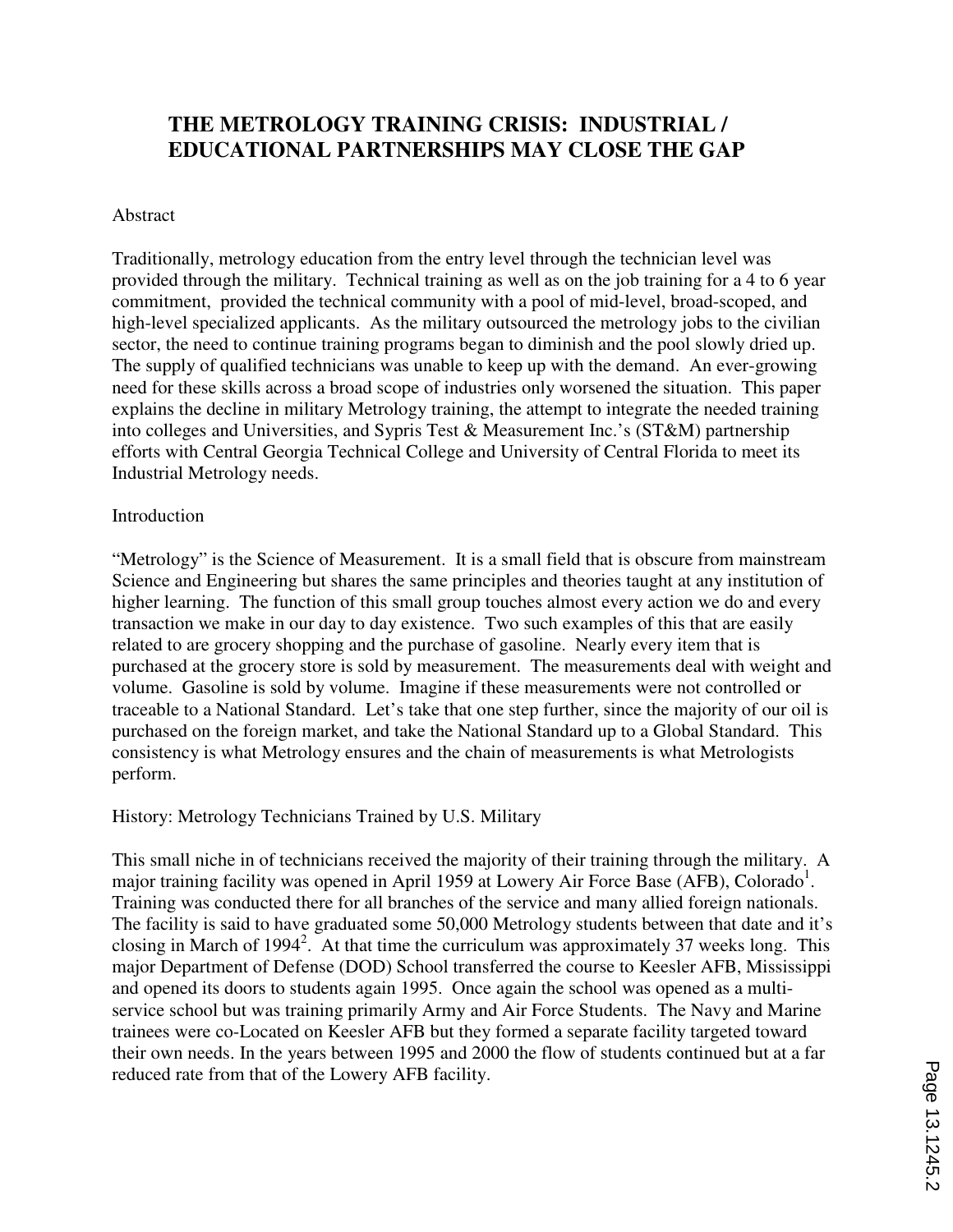In other areas such as follow-on training and advanced level training, financial cutbacks and moves toward privatization and contracting of the Metrology mission began to take their toll. Most of the Army's advanced schooling and the New Equipment Training departments were shut down. Air Force courses were consolidated and trimmed. In short, the depth of training began to suffer and shifted toward OJT rather than formal courses.

In 2007 the Training Personnel Requirement (TPR) for the combined Army and AF school system was approximately 130. In 1983 when the author attended the school at Lowery AFB the TPR was over 1500.

#### Current Metrology Programs in Schools

In looking at the situation as it exists today, there are a handful of schools offering an Associate of Science degree in Metrology with several others incorporating measurement, statistics, and uncertainty classes in their Engineering and Quality curriculums. The numbers of students actually graduating with Metrology Degrees or Metrology emphasis from these institutions in 2006 was approximately 42. Adding the private sector graduates with the military graduates we have a number of approximately 175. It is needless to point out that 175 candidates will not satisfy the needs of industry for these highly specialized technicians.

#### Current Metrology Needs

The need for Metrologists in industry has not declined over the years in sync with the availability of trained technicians. Contrarily, it has grown at an alarming rate, with needs for Metrologists in calibration laboratories, pharmaceuticals, government labs, research and development, aerospace, state weights and measures, and a host of other positions. The gap between education / training and demand has become a major focus throughout the metrology community. The shift from military schooling to the private sector has been a rough road with few successes and many failures. The reasons vary but common ground seems to be shared between the expense of startup and operating a metrology course and obtaining suitable attendance numbers.

The general lack of knowing the term "Metrology" causes it to be a hard sell for institutions to bolster up attendance numbers. Initial introduction to the field among grade school and high school students has been accomplished only by select individuals at science fairs and career day seminars. One reason for this is that the career field was not entered into the U.S. Department of Labor, Standard Occupational Classification (SOC), therefore did not have a formal, presentable career path to offer to students. Without a recognized career path, Metrology isn't being talked about by guidance counselors to younger students to consider as their profession. This problem has been addressed and Metrology should be added to the register in the next publication of the SOC (2010).

Sypris Test & Measurement Current Needs & Options

ST&M is one of the businesses that have been affected by the turn of events previously described. At the time of this writing ST&M employed 160 technicians spread among 40 locations. ST&M, a subsidiary of Sypris Solutions, provides calibration services via 40 fixed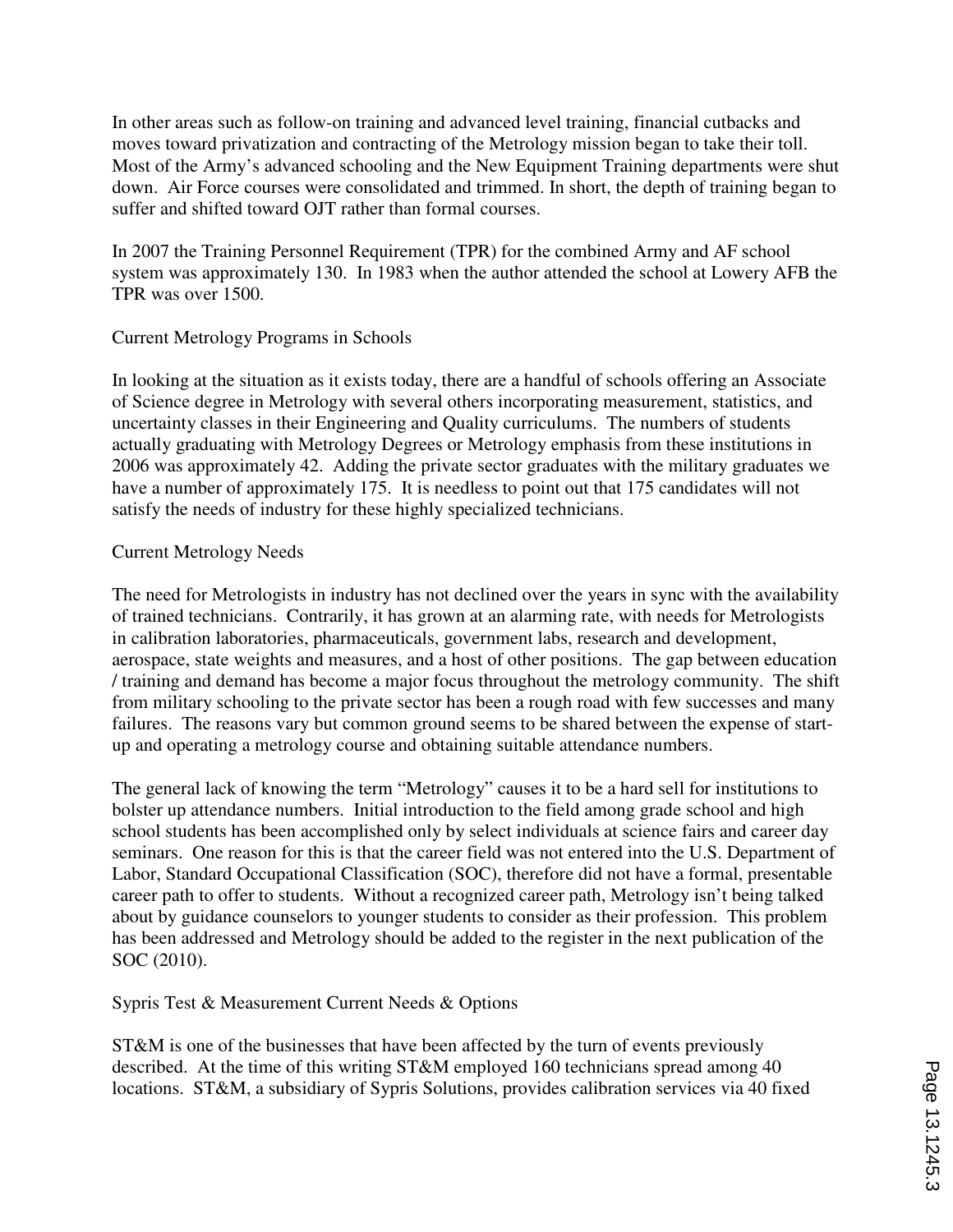locations and 10 mobile laboratories. Product test and component test services are offered at 4 fixed locations; hence the need for Metrology trained personnel is never ending to keep up with growth opportunities. In looking at technician supply and demand, ST&M was forced to come up with a solution to leverage itself against what is becoming a technician employment crisis.

When ST&M looked into training for entry level personnel it was plain to see the available options. Most options were not feasible solutions for a commercial enterprise. To compare to the military training plan which required nearly a year of intense 8 hour per day classroom and lab training, a company would have to hire an employee and send them to school for a 2 year AAS degree. This option was simply not affordable or practical. A second option was an online Metrology program. The often heard drawback to this program is the lack of a hands-on component. A third option was to develop a full course to be given through the company. Once again this would be very expensive and the downtime of the employee would be excessive.

A fourth option is the "shadowing" of a new employee to a senior technician. This technique works well with a technician that already has a solid foundation of core metrological concepts but does not cover the necessary scholastic material to instill those concepts in an entry level employee. Not only does this method cost the time of the trainee, but also the production time of the senior technician. The result of this option generally is a technician that can complete a task but does not have the conceptual knowledge to analyze or troubleshoot the process should something go wrong. This does not meet the requirements of ISO/IEC 17025, the International Standard used by testing and calibration laboratories. ISO/IEC 17025, section 5.1.2, states that "laboratory management shall ensure the competence of all who operate specific equipment, perform tests and/or calibrations, evaluate results, and sign test reports and calibration certificates. Personnel performing specific tasks shall be qualified on the basis of appropriate education, training, experience and/or demonstrated skills, as required"<sup>3</sup>.

#### ST&M Solution: Industrial/Educational Partnership

In weighing the options and searching for the overall best method to accommodate both the needs of the company and the needs of new trainees, ST&M selected a combination approach. ST&M formed a partnership with Central Georgia Technical College (CGTC) to deliver the theoretical and scholastic modules to the trainee through the online training option, and to provide the hands-on task performance support modules in-house. The result of this coordinated approach is graduating a well rounded technician who is task oriented and has the core metrological concepts needed for analytical work and self sufficiency on the job.

The foundation for this training is twofold: first, the CGTC Metrology curriculum and second, the ST&M Technical Training Task List. The ST&M Technical Training Task List has each type of measuring equipment broken down into three catagories: use, calibrate, and troubleshoot/repair. The task list is used to apply the hands-on support task with the theoretical class being taught during each CGTC semester. A small portion of the Task List is shown in Figure 1. The grey and yellow are some of the DC and Low Frequency tasks that are performed in most of our labs. The courses shown in blue are online lectures and theoretical in nature. The key to proper support and a good continuity between the hands-on task list and the CGTC Metrology curriculum is placement of the tasks within the class. The trainees are usually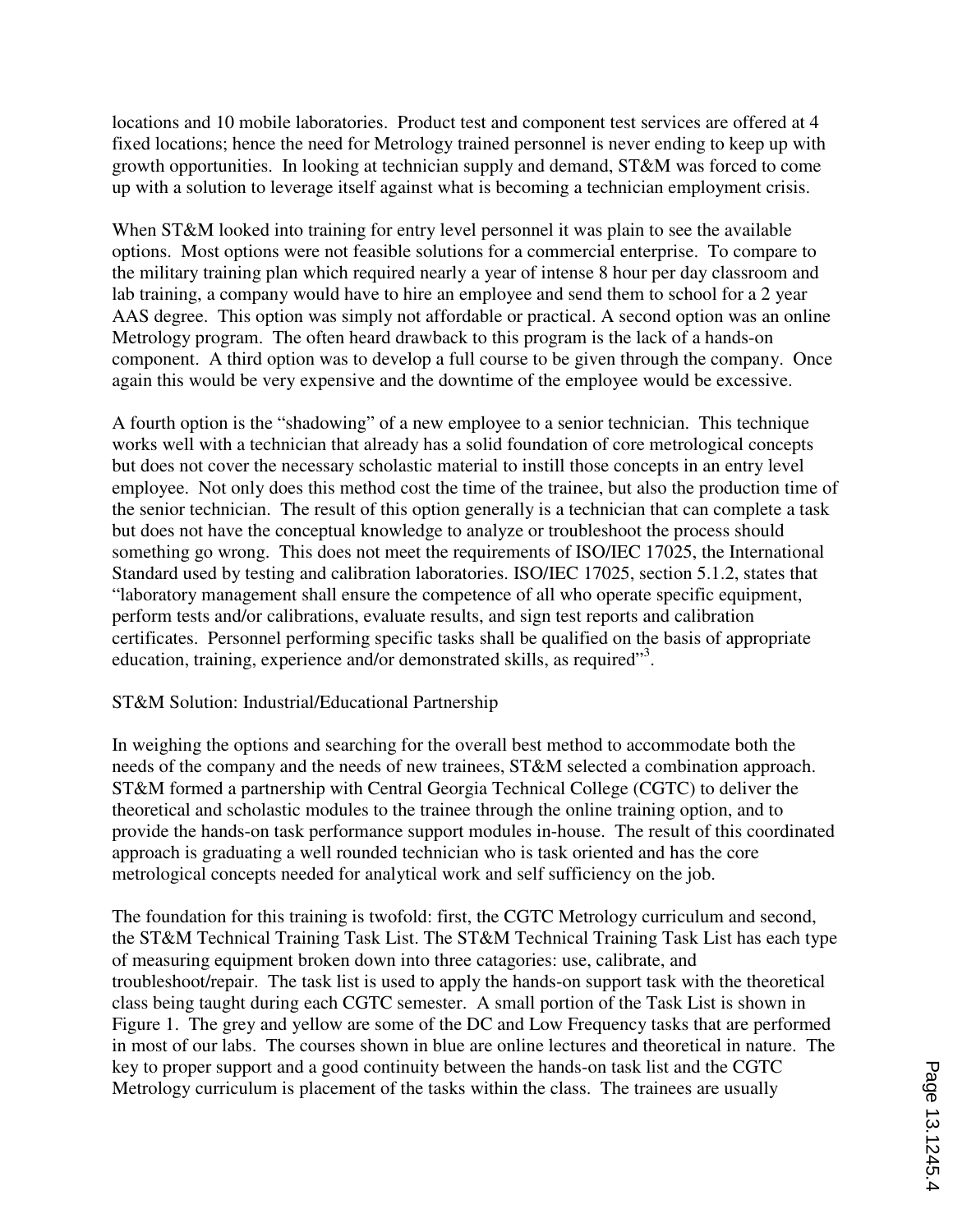allocated 4 hours per day to do the CGTC class work online, and then spend 4 hours per day in the lab doing hands-on support work for the theory they are learning. Figure 2 shows a portion of CGTC course, IFC 101 - Direct Current Circuits I. Look at where the curriculum states "DC Test Equipment". As shown, the first section goes over the operation of several pieces of DC measurement equipment. At this time, the trainer would marry the appropriate tasks from the task list to the CGTC Metrology curriculum being studied. The student then goes over the equipment use by performing hands-on measurements. Since the measurement points are created or measured using calibration equipment standards, the "use" of the measurement equipment is being taught as well as the "use" of the calibration equipment standard. With the task lecture portion of the curriculum already completed, the senior technician who teaches the hands-on task requires minimal time to present it. Notice on the curriculum that plenty of practice time is allotted to the trainee. This approach works well in the lab and measurements can be made on state of the art equipment that the trainee will actually be using once proficient in the task. Graduating trainees to perform proficiently on simple tasks such as calibrate an analog multimeter can occur quickly and result in valuable production hours for the lab during times that are available in the training schedule.

A quick snapshot once again is seen in figure 3. During this course the hands-on segments will cover the tasks of "use" a sine wave generator, "use" a multimeter for AC measurement, and "use" an oscilloscope. Many of the measurements will be monitored or generated by measurement equipment standards, which also support and move on to the "calibrate" portion of the training.

Thus far, although the program is just beginning its second year, the students hired under the program have become valued members of the ST&M team. These students have contributed both in the calibration and testing services offered by ST&M. In some areas they are already maintaining a production level and helping with projects that are increasing ST&M capabilities.

ST&M partnership efforts also include the University of Central Florida. ST&M created a summer internship program and hires students from the Electrical and Mechanical Engineering programs. In this internship there have been several Electrical and Mechanical Engineering students that were introduced to Metrology as a profession.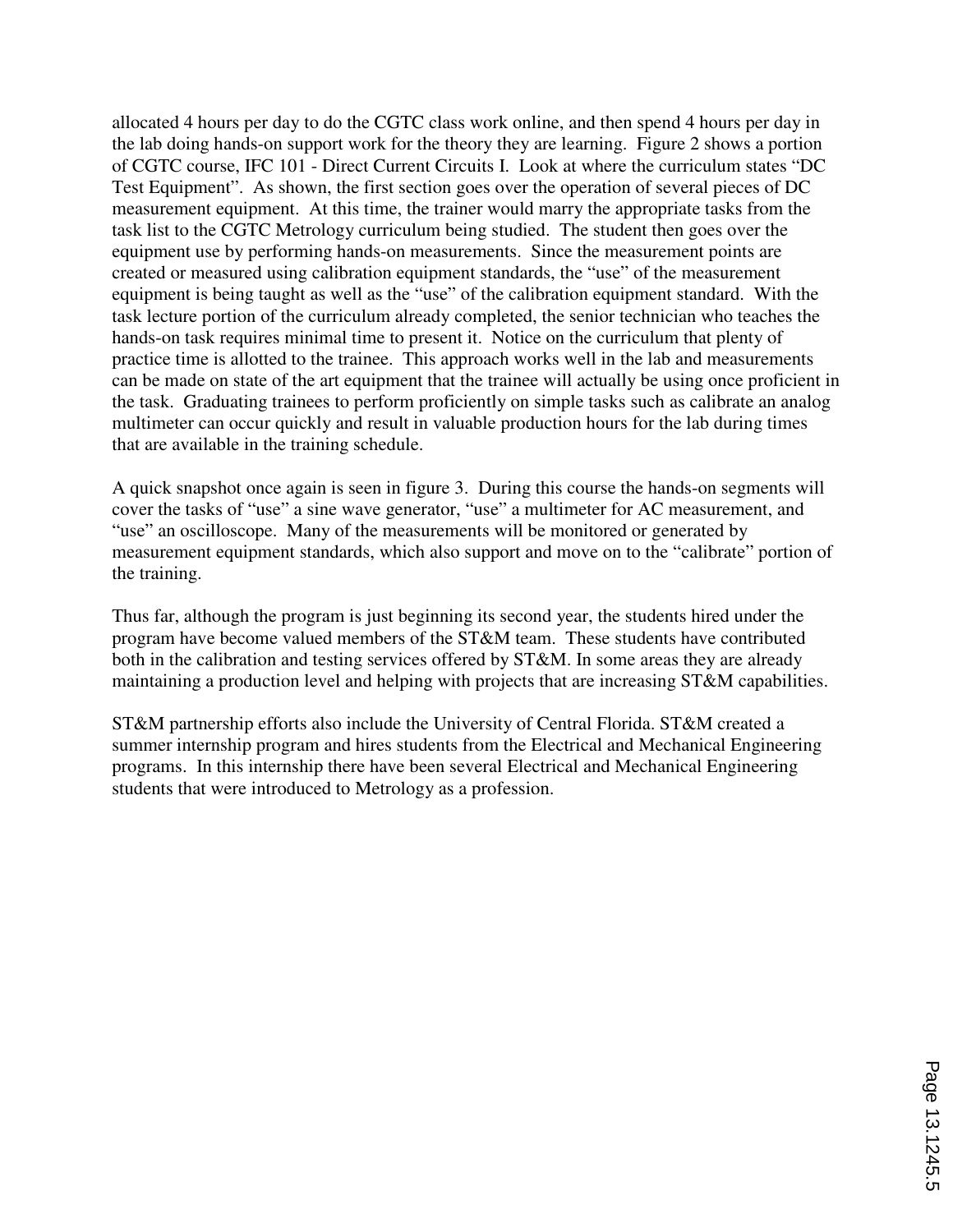### Microsoft Excel - CGTI Calibration Training Plan for paper DCBBBBCVXBC.VO.A.BINAXIQ. [8] File Edit View Insert Format Tools Data Window Help Adobe PDF

 $|$  Arial

位自由26台0mg) YVReply with Changes... End Review...

【2 页、图、

|                                                                                                                                                                           | K1                                                   | $f_x$                                                |                                                                                                                                                  |                                                           |                                  |                           |                 |                                  |                                 |            |
|---------------------------------------------------------------------------------------------------------------------------------------------------------------------------|------------------------------------------------------|------------------------------------------------------|--------------------------------------------------------------------------------------------------------------------------------------------------|-----------------------------------------------------------|----------------------------------|---------------------------|-----------------|----------------------------------|---------------------------------|------------|
|                                                                                                                                                                           | A                                                    | B                                                    | c                                                                                                                                                | D                                                         | E                                |                           | G               | н                                |                                 |            |
| $\mathbf{1}$                                                                                                                                                              | <b>NAME</b>                                          |                                                      |                                                                                                                                                  |                                                           |                                  |                           |                 |                                  | ٠                               |            |
| 2 <sup>2</sup>                                                                                                                                                            | <b>LOCATION</b>                                      |                                                      |                                                                                                                                                  |                                                           |                                  |                           |                 |                                  |                                 |            |
| $\sqrt{3}$                                                                                                                                                                | <b>Select</b>                                        | <b>Course Number</b>                                 | Task                                                                                                                                             | <u>lemploye</u><br><mark>e Course</mark><br><b>Levels</b> | <b>Delivery</b><br><b>Method</b> | <b>Training Materials</b> | <b>Duration</b> | <b>Class to</b><br><b>Suppt</b>  | Propose<br>d End<br><b>Date</b> | Instructor |
|                                                                                                                                                                           | $4$ <b>D</b> select                                  | C-INTRO-01-Primer                                    | Intro-Electronic Principles (USAF EP Course)                                                                                                     | $\mathbf{1}$                                              | Online Download                  | STM Tng Pg GOV C-INTRO-01 | selfpace        |                                  |                                 | mlapinskes |
|                                                                                                                                                                           | $5$ $\Box$ Select                                    | C-INTRO-02-Primer                                    | Intro-Introduction to Measurement and Calibration                                                                                                | $\mathbf{1}$                                              | Online                           | STM Tng Pg VPT 1001       | 4 hours         | MTR111                           |                                 | mlapinskes |
|                                                                                                                                                                           | $6$ $\Box$ Select                                    | C-INTRO-03-Primer                                    | Intro-Precision Electrical Measurement                                                                                                           | $\mathbf{1}$                                              | Online                           | STM Tng Pg VPT 1002       | 6 hours         | MTR <sub>111</sub>               |                                 | mlapinskes |
|                                                                                                                                                                           | $7$ $\Box$ Select                                    | C-DCL01-A-Primer                                     | DC and Low Level 1- AC DC Fundamentals                                                                                                           | $\mathbf{1}$                                              | Online                           | STM Tng Pg WPT 2021       | 10 hours        | MTR131                           |                                 | mlapinskes |
|                                                                                                                                                                           | $8$ $\Box$ Select                                    | C-DCL01-B-Primer                                     | DC and Low Level 1- Shielding, Grounding, Guarding                                                                                               | $\mathbf{1}$                                              | Online                           | STM Tng Pg OEM C-DCL01-B  | 2 hours         |                                  |                                 | mlapinskes |
| $\overline{\mathbf{3}}$                                                                                                                                                   | $\Box$ Select                                        | C-DCL01-C-Primer                                     | DC and Low Level 1- DC n Low; Cables, Use n Effects                                                                                              | $\mathbf{1}$                                              | Online                           | STM Tng Pg OEM C-DCL01-C  | 2 hours         |                                  |                                 | mlapinskes |
| $10$ $\Box$ Use                                                                                                                                                           |                                                      | C-DCL01-01-Use                                       | DC and Low Level 1-Basic Resistance to Include Decade Resistors                                                                                  | 1/4                                                       | <b>OJT</b>                       |                           |                 | <b>IFC 101</b>                   |                                 |            |
| $\mathbf{11}$                                                                                                                                                             | $\square$ Calibrate                                  | C-DCL01-01-Calibrate                                 | DC and Low Level 1-Basic Resistance to Include Decade Resistors                                                                                  | 1/4                                                       | <b>OJT</b>                       |                           |                 | MTR131                           |                                 |            |
| $12$ $\Box$ Rep                                                                                                                                                           |                                                      | C-DCL01-01-Troubleshoot and Repair                   | DC and Low Level 1-Basic Resistance to Include Decade Resistors                                                                                  | 1/4                                                       | <b>OJT</b>                       |                           |                 |                                  |                                 |            |
| $13$ $\overline{\bigcup_{\text{Use}}}$                                                                                                                                    |                                                      | C-DCL01-02-Use                                       | DC and Low Level 1- Null Detectors                                                                                                               | 1/4                                                       | <b>OJT</b>                       |                           |                 |                                  |                                 |            |
|                                                                                                                                                                           | 14 <b>Calibrate</b>                                  | C-DCL01-02-Calibrate                                 | DC and Low Level 1- Null Detectors                                                                                                               | 1/4                                                       | <b>OJT</b>                       |                           |                 |                                  |                                 |            |
| $\frac{15}{16}$ $\frac{\Box \text{ Repi}}{\Box \text{ Use}}$                                                                                                              | 15 $\Box$ Repair                                     | C-DCL01-02-Troubleshoot and Repair                   | DC and Low Level 1- Null Detectors                                                                                                               | $\overline{114}$                                          | <b>OJT</b>                       |                           |                 |                                  |                                 |            |
|                                                                                                                                                                           |                                                      | C-DCL01-03-Use<br>C-DCL01-03-Calibrate               | DC and Low Level 1- Analog Multimeters                                                                                                           | 1/4<br>1/4                                                | <b>OJT</b>                       |                           |                 | <b>IFC 101</b><br><b>IFC 101</b> |                                 |            |
|                                                                                                                                                                           | 17 Calibrate                                         |                                                      | DC and Low Level 1- Analog Multimeters                                                                                                           |                                                           | <b>OJT</b><br>OJT                |                           |                 |                                  |                                 |            |
| 19 <b>D</b> Use                                                                                                                                                           | $18$ $\Box$ Repai                                    | C-DCL01-03-Troubleshoot and Repair<br>C-DCL01-04-Use | DC and Low Level 1- Analog Multimeters                                                                                                           | 1/4<br>1/4                                                | <b>OJT</b>                       |                           |                 | <b>IFC 101</b>                   |                                 |            |
|                                                                                                                                                                           |                                                      | C-DCL01-04-Calibrate                                 | DC and Low Level 1- Digital Voltmeters Less than or Equal to 6.5 Digit<br>DC and Low Level 1- Digital Voltmeters Less than or Equal to 6.5 Digit | 1/4                                                       | <b>OJT</b>                       |                           |                 | <b>IFC 101</b>                   |                                 |            |
|                                                                                                                                                                           | 20 Calibrate                                         | C-DCL01-04-Troubleshoot and Repair                   | DC and Low Level 1- Digital Voltmeters Less than or Equal to 6.5 Digit                                                                           | 1/4                                                       | <b>OJT</b>                       |                           |                 |                                  |                                 |            |
|                                                                                                                                                                           |                                                      | C-DCL01-05-Use                                       | DC and Low Level 1- Inductors, Decade Inductors                                                                                                  | 1/4                                                       | <b>OJT</b>                       |                           |                 | <b>IFC 102</b>                   |                                 |            |
| $\begin{array}{r} 22 \\ 23 \\ \hline 24 \\ \hline 24 \\ \hline \end{array}$                                                                                               | $\Box$ Calibrate                                     | C-DCL01-05-Calibrate                                 | DC and Low Level 1- Inductors, Decade Inductors                                                                                                  | 1/4                                                       | <b>OJT</b>                       |                           |                 | <b>IFC 102</b>                   |                                 |            |
|                                                                                                                                                                           |                                                      | C-DCL01-05-Troubleshoot and Repair                   | DC and Low Level 1- Inductors, Decade Inductors                                                                                                  | 1/4                                                       | OJT                              |                           |                 |                                  |                                 |            |
|                                                                                                                                                                           |                                                      | C-DCL01-06-Use                                       | DC and Low Level 1- Capacitors Decade Capacitors                                                                                                 | 1/4                                                       | <b>OJT</b>                       |                           |                 | <b>IFC 102</b>                   |                                 |            |
|                                                                                                                                                                           |                                                      | C-DCL01-06-Calibrate                                 | DC and Low Level 1- Capacitors_Decade Capacitors                                                                                                 | 1/4                                                       | <b>OJT</b>                       |                           |                 | <b>IFC 102</b>                   |                                 |            |
|                                                                                                                                                                           |                                                      | C-DCL01-06-Troubleshoot and Repair                   | DC and Low Level 1- Capacitors Decade Capacitors                                                                                                 | 1/4                                                       | <b>OJT</b>                       |                           |                 |                                  |                                 |            |
|                                                                                                                                                                           | Pressure<br>26 Duse<br>27 Duse<br>28 Duse<br>29 Duse | C-DCL01-07-Use                                       | DC and Low Level 1- XY Chart Recorders                                                                                                           | 1/4                                                       | <b>OJT</b>                       |                           |                 |                                  |                                 |            |
|                                                                                                                                                                           |                                                      | C-DCL01-07-Calibrate                                 | DC and Low Level 1- XY Chart Recorders                                                                                                           | 1/4                                                       | <b>OJT</b>                       |                           |                 |                                  |                                 |            |
|                                                                                                                                                                           | 30 $\Box$ Repair                                     | C-DCL01-07-Troubleshoot and Repair                   | DC and Low Level 1- XY Chart Recorders                                                                                                           | 1/4                                                       | <b>OJT</b>                       |                           |                 |                                  |                                 |            |
| $31$ $\Box$ Use                                                                                                                                                           |                                                      | C-DCL01-08-Use                                       | DC and Low Level 1- Multifunction Calibrators Use                                                                                                | 1/4                                                       | <b>OJT</b>                       |                           |                 | <b>IFC 101</b>                   |                                 |            |
| $\begin{array}{ c c c }\n\hline\n32 & 1 & 0 & 0 \\ \hline\n33 & 1 & 0 & 0 & 0 \\ \hline\n34 & 1 & 0 & 0 & 0 \\ \hline\n\end{array}$                                       |                                                      | C-DCL02-01-Use                                       | DC and Low Level 2- Clamp-on Ammeters                                                                                                            | 1/4                                                       | <b>OJT</b>                       |                           |                 | <b>IFC 101</b>                   |                                 |            |
|                                                                                                                                                                           | $\Box$ Calibrate                                     | C-DCL02-01-Calibrate                                 | DC and Low Level 2- Clamp-on Ammeters                                                                                                            | 1/4                                                       | <b>OJT</b>                       |                           |                 | <b>IFC 101</b>                   |                                 |            |
|                                                                                                                                                                           |                                                      | C-DCL02-01-Troubleshoot and Repair                   | DC and Low Level 2- Clamp-on Ammeters                                                                                                            | 1/4                                                       | <b>OJT</b>                       |                           |                 |                                  |                                 |            |
|                                                                                                                                                                           | $\frac{35}{36}$ Use<br>$\frac{36}{36}$ O Calibrate   | C-DCL02-02-Use                                       | DC and Low Level 2- Transconductance Amplifiers                                                                                                  | 1/4                                                       | <b>OJT</b>                       |                           |                 | <b>IFC 101</b>                   |                                 |            |
|                                                                                                                                                                           |                                                      | C-DCL02-02-Calibrate                                 | DC and Low Level 2- Transconductance Amplifiers                                                                                                  | 1/4                                                       | <b>OJT</b>                       |                           |                 |                                  |                                 |            |
|                                                                                                                                                                           | 37 Repai                                             | C-DCL02-02-Troubleshoot and Repair                   | DC and Low Level 2- Transconductance Amplifiers                                                                                                  | 1/4                                                       | <b>OJT</b>                       |                           |                 |                                  |                                 |            |
| $38$ $\Box$ Use                                                                                                                                                           |                                                      | C-DCL02-03-Use                                       | DC and Low Level 2- Soldering Irons_Stations                                                                                                     | 1/4                                                       | <b>OJT</b>                       |                           |                 |                                  |                                 |            |
|                                                                                                                                                                           | 39 Colibrate                                         | C-DCL02-03-Calibrate                                 | DC and Low Level 2- Soldering Irons_Stations                                                                                                     | 1/4<br>1/4                                                | <b>OJT</b>                       |                           |                 |                                  |                                 |            |
| $40$ $\Box$ Rep<br>$\frac{1}{41}$ $\Box$ Use                                                                                                                              |                                                      | C-DCL02-03-Troubleshoot and Repair<br>C-DCL02-04-Use | DC and Low Level 2- Soldering Irons Stations<br>DC and Low Level 2- LCR Meters                                                                   | 1/4                                                       | <b>OJT</b><br><b>OJT</b>         |                           |                 | <b>IFC 102</b>                   |                                 |            |
|                                                                                                                                                                           | 42 Calibrate                                         | C-DCL02-04-Calibrate                                 | DC and Low Level 2- LCR Meters                                                                                                                   | 1/4                                                       | <b>OJT</b>                       |                           |                 | <b>IFC 102</b>                   |                                 |            |
| $43$ $\Box$ Rep:                                                                                                                                                          |                                                      | C-DCL02-04-Troubleshoot and Repair                   | DC and Low Level 2- LCR Meters                                                                                                                   | 1/4                                                       | <b>OJT</b>                       |                           |                 |                                  |                                 |            |
|                                                                                                                                                                           | $\sqrt{44}$ Select                                   | C-DCL02-05-Primer                                    | DC and Low Level 2- Acoustics and Vibration                                                                                                      | $\mathbf{1}$                                              | Online                           | STM Tng Pg WPT 2016       | 10 hours        | MTR111                           |                                 | mlapinskes |
| $45$ $\Box$ Use                                                                                                                                                           |                                                      | C-DCL02-05-Use                                       | DC and Low Level 2- Accellerometers_Vibration                                                                                                    | 1/4                                                       | <b>OJT</b>                       |                           |                 |                                  |                                 |            |
| 46                                                                                                                                                                        | $\Box$ Calibrate                                     | C-DCL02-05-Calibrate                                 | DC and Low Level 2- Accellerometers_Vibration                                                                                                    | 1/4                                                       | <b>OJT</b>                       |                           |                 |                                  |                                 |            |
|                                                                                                                                                                           | $47$ $\Box$ Repair                                   | C-DCL02-05-Troubleshoot and Repair                   | DC and Low Level 2- Accellerometers Vibration                                                                                                    | 1/4                                                       | <b>OJT</b>                       |                           |                 |                                  |                                 |            |
| $48$ $\Box$ Use                                                                                                                                                           |                                                      | C-DCL02-06-Use                                       | DC and Low Level 2- Power Analyzers                                                                                                              | 1/4                                                       | <b>OJT</b>                       |                           |                 |                                  |                                 |            |
|                                                                                                                                                                           | $49$ $\Box$ Calibrate                                | C-DCL02-06-Calibrate                                 | DC and Low Level 2- Power Analyzers                                                                                                              | 1/4                                                       | <b>OJT</b>                       |                           |                 |                                  |                                 |            |
| $50$ $\Pi_{\text{Rm}}$                                                                                                                                                    |                                                      | C-DCL02-06-Troubleshoot and Repair                   | DC and Low Level 2- Power Analyzers                                                                                                              | 1/4                                                       | <b>OJT</b>                       |                           |                 |                                  |                                 |            |
| $51$ $\Box$ Use                                                                                                                                                           |                                                      | C-DCL02-07-Use                                       | DC and Low Level 2- Stopwatches / Timers                                                                                                         | 1/4                                                       | <b>OJT</b>                       |                           |                 |                                  |                                 |            |
|                                                                                                                                                                           | $\boxed{52}$ $\boxed{\Box}$ Calibrate                | C-DCL02-07-Calibrate                                 | DC and Low Level 2- Stopwatches / Timers                                                                                                         | 1/4                                                       | OJT                              |                           |                 |                                  |                                 |            |
|                                                                                                                                                                           |                                                      | C-DCL02-07-Troubleshoot and Repair                   | DC and Low Level 2- Stopwatches / Timers                                                                                                         | 1/4                                                       | <b>OJT</b>                       |                           |                 |                                  |                                 |            |
| $\begin{array}{ c c c }\n\hline\n\text{53} & \text{D} & \text{C} & \text{Sheb} \\ \hline\n\text{54} & \text{D} & \text{Use} & \text{A} & \text{A} \\ \hline\n\end{array}$ |                                                      | C-DCL02-08-Use                                       | DC and Low Level 2- Power Supplies                                                                                                               | 1/4                                                       | <b>OJT</b>                       |                           |                 |                                  |                                 |            |
|                                                                                                                                                                           |                                                      | C-DCL02-08-Calibrate                                 | DC and Low Level 2- Power Supplies                                                                                                               | 1/4                                                       | OJT                              |                           |                 |                                  |                                 |            |
|                                                                                                                                                                           |                                                      | C-DCL02-08-Troubleshoot and Repair                   | DC and Low Level 2- Power Supplies                                                                                                               | 1/4                                                       | <b>OJT</b>                       |                           |                 |                                  |                                 |            |
| 55 Colibrate C-DCL02-08-Calibra<br>56 Repair C-DCL02-08-Trouble<br> H + + H Master Course Catalog<br>×<br>◘                                                               |                                                      |                                                      |                                                                                                                                                  |                                                           |                                  |                           |                 |                                  |                                 |            |
| Doodu<br><b>MIM</b>                                                                                                                                                       |                                                      |                                                      |                                                                                                                                                  |                                                           |                                  |                           |                 |                                  |                                 |            |

Fig 1

Page 13.1245.6 Page 13.1245.6

 $\Box$ elx

Type a question for help  $\|\bullet\| = \# \|\times\|$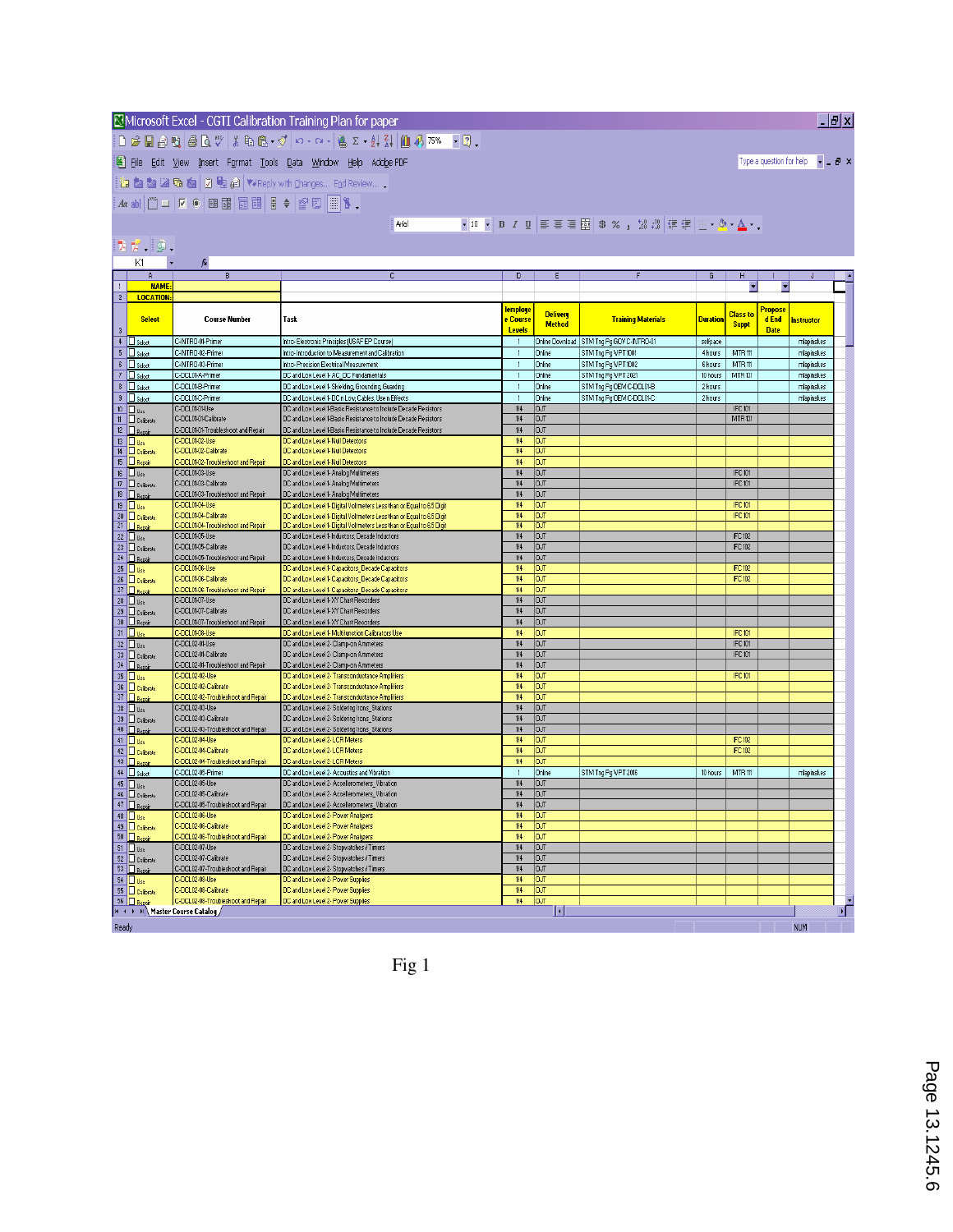# Course Guide

|                                |                                                                | Hours          |              |                |  |  |
|--------------------------------|----------------------------------------------------------------|----------------|--------------|----------------|--|--|
| Competency                     | After completing this section, the student<br>will:            | Class          | D.Lab/       | Sypris         |  |  |
|                                |                                                                |                | P.Lab        | Supt           |  |  |
| ELECTRICAL PRINCIPLES AND LAWS |                                                                | 10             | 0            | 0              |  |  |
| Voltage, current,              | Define voltage, current, power, resistance,                    |                |              |                |  |  |
| conductance, resistance, and   | and conductance.                                               |                |              |                |  |  |
| power                          |                                                                |                |              |                |  |  |
|                                | Read and interpret color codes to identify                     |                |              |                |  |  |
|                                | resistors.                                                     |                |              |                |  |  |
|                                | Calculate resistance, conductance,                             |                |              |                |  |  |
| voltage, current, and power.   |                                                                |                |              |                |  |  |
|                                | Define and draw simple resistive circuits.                     |                |              |                |  |  |
|                                | Define basic terms used to describe                            |                |              |                |  |  |
| Definitions                    | electronics quantities, components,                            |                |              |                |  |  |
|                                | devices, circuits, and systems.                                |                |              |                |  |  |
| Symbols                        | Identify the symbols associated with basic                     |                |              |                |  |  |
|                                | electronic components and devices.                             |                |              |                |  |  |
| <b>BATTERIES</b>               |                                                                | $\overline{2}$ | $\mathbf{1}$ | $\mathbf 0$    |  |  |
| Polarity                       | Explain the concept of polarity as it applies<br>to batteries. |                |              |                |  |  |
|                                | Perform a power test of various wet and                        |                |              |                |  |  |
| Testing cells and batteries    | dry cells and batteries.                                       |                |              |                |  |  |
| <b>DC TEST EQUIPMENT</b>       |                                                                | 5              | 5            | 61             |  |  |
| Voltmeter, ohmmeter,           | Explain the basic operating principles of a                    |                |              |                |  |  |
| ammeter, analog multimeter,    | voltmeter, ohmmeter, ammeter, analog                           |                |              | 8              |  |  |
| and digital multimeter         | multimeter, and digital multimeter.                            |                |              |                |  |  |
|                                | Sypris Task: C-DCL01-08-use Multifunction                      |                |              |                |  |  |
| <b>Sypris Task Completion</b>  | Calibrator to include all preliminary daily                    |                | 4            |                |  |  |
|                                | calibrations and prep procedures if                            |                |              |                |  |  |
|                                | applicable                                                     |                |              |                |  |  |
| <b>Sypris Task Completion</b>  | Sypris Task: C-DCL02-02-use                                    |                |              | 1              |  |  |
|                                | <b>Transconductance Amplifier</b>                              |                |              |                |  |  |
| <b>Sypris Task Completion</b>  | Sypris Task: C-DCL01-01-Basic                                  |                |              | 1              |  |  |
|                                | <b>Resistance to Include Decade Resistors</b>                  |                |              |                |  |  |
| <b>Sypris Task Completion</b>  | Sypris Task: C-DCL01-03-use Analog                             |                |              | 1              |  |  |
|                                | Multimeter                                                     |                |              |                |  |  |
| <b>Sypris Task Completion</b>  | Sypris Task: C-DCL01-04-use Digital                            |                |              | $\overline{c}$ |  |  |
|                                | Multimeter < 6.5 Digits                                        |                |              |                |  |  |
| <b>Sypris Task Completion</b>  | Sypris Task: C-DCL02-01-use Clamp on                           |                |              | 1              |  |  |
|                                | Ammeter                                                        |                |              |                |  |  |
| Measuring                      | Measure circuit voltage, current, and                          |                |              | 40             |  |  |
|                                | resistance.                                                    |                |              |                |  |  |
| <b>Sypris Support</b>          | <b>Using Multifunction calibrator for</b>                      |                |              |                |  |  |
|                                | measurements                                                   |                |              |                |  |  |
|                                | to also learn the calibration of multimeters                   |                |              |                |  |  |
|                                | & ammeters                                                     |                |              |                |  |  |
| <b>Sypris Task Completion</b>  | Sypris Task: C-DCL01-03-calibrate Analog                       |                |              | 1              |  |  |
|                                | <b>Multimeter</b>                                              |                |              |                |  |  |

Fig 2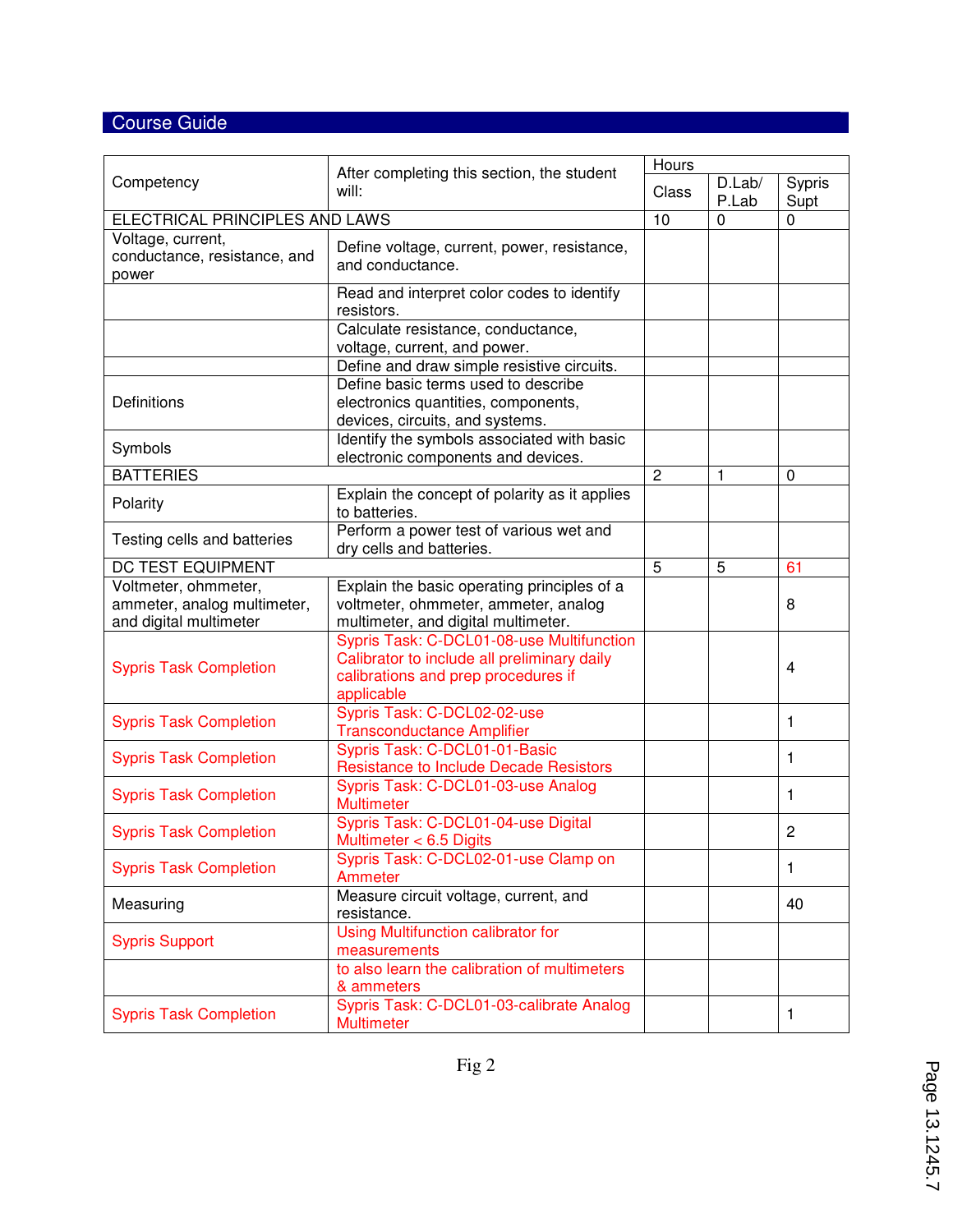## Course Guide

|                                  |                                                                                                 | Hours          |                 |                          |  |  |
|----------------------------------|-------------------------------------------------------------------------------------------------|----------------|-----------------|--------------------------|--|--|
| Competency                       | After completing this section, the student will:                                                |                | D.Lab/<br>P.Lab | <b>Sypris</b><br>Support |  |  |
| <b>MAGNETISM</b>                 |                                                                                                 | $\overline{2}$ |                 |                          |  |  |
| Magnetism                        | Explain the principles of magnetism.                                                            |                |                 |                          |  |  |
|                                  | Demonstrate magnetic principle application.                                                     |                |                 |                          |  |  |
| AC WAVE GENERATION               |                                                                                                 | $\overline{2}$ | 1               | 5                        |  |  |
| Sine wave                        | Describe sine waves generated by alternating<br>current.                                        |                |                 |                          |  |  |
| Alternating current              | Define alternating current.                                                                     |                |                 |                          |  |  |
| Voltage and current<br>values    | Measure AC voltage and current values.                                                          |                |                 |                          |  |  |
| Alternating voltage<br>generator | Describe basic AC generator principles.                                                         |                |                 |                          |  |  |
| <b>Sypris Task Completion</b>    | Sypris Task: C-RF02-22-Use Audio Oscillator                                                     |                |                 | $\overline{c}$           |  |  |
| <b>Sypris Task Completion</b>    | Sypris Task: C-RF02-02-Use Function Generator                                                   |                |                 | 3                        |  |  |
| <b>AC TEST EQUIPMENT</b>         |                                                                                                 | 6              | 4               | 27                       |  |  |
| Oscilloscope use                 | Explain oscilloscope control functions.                                                         |                |                 |                          |  |  |
| Frequency and period             | Calculate and measure AC sine wave frequency<br>and period.                                     |                |                 |                          |  |  |
|                                  | Use an oscilloscope for sinusoidal wave form<br>voltage, period, and/or frequency measurements. |                |                 |                          |  |  |
| <b>Sypris Task Completion</b>    | Sypris Task: C-OS01-02-Use Oscilloscope<br>Calibrator                                           |                |                 | 5                        |  |  |
| <b>Sypris Task Completion</b>    | Sypris Task: C-OS01-01-Use Oscilloscope Less<br>than or equal to 1 Ghz                          |                |                 | $\overline{2}$           |  |  |
| <b>Sypris Task Completion</b>    | Sypris Task: C-OS01-01-Calibrate Oscilloscope<br>Less than or equal to 1 Ghz                    |                |                 | 20                       |  |  |

Fig 3

#### Summary

Metrology Training is becoming the responsibility of the private sector. The once fat source of this training, the US Military, has all but been shut off, creating a gap between the supply and demand of Metrology trained technicians. Sypris Test & Measurement has implemented an internal training program, along with a partnership with Central Georgia Technical College to train entry level technicians in an effort to maintain it's breadth of service, commitment to quality and to expand services in the future. This is one plan to curb the existing technician gap, and ST&M's commitment to the Metrology community and to Metrology's future.

Bibliography